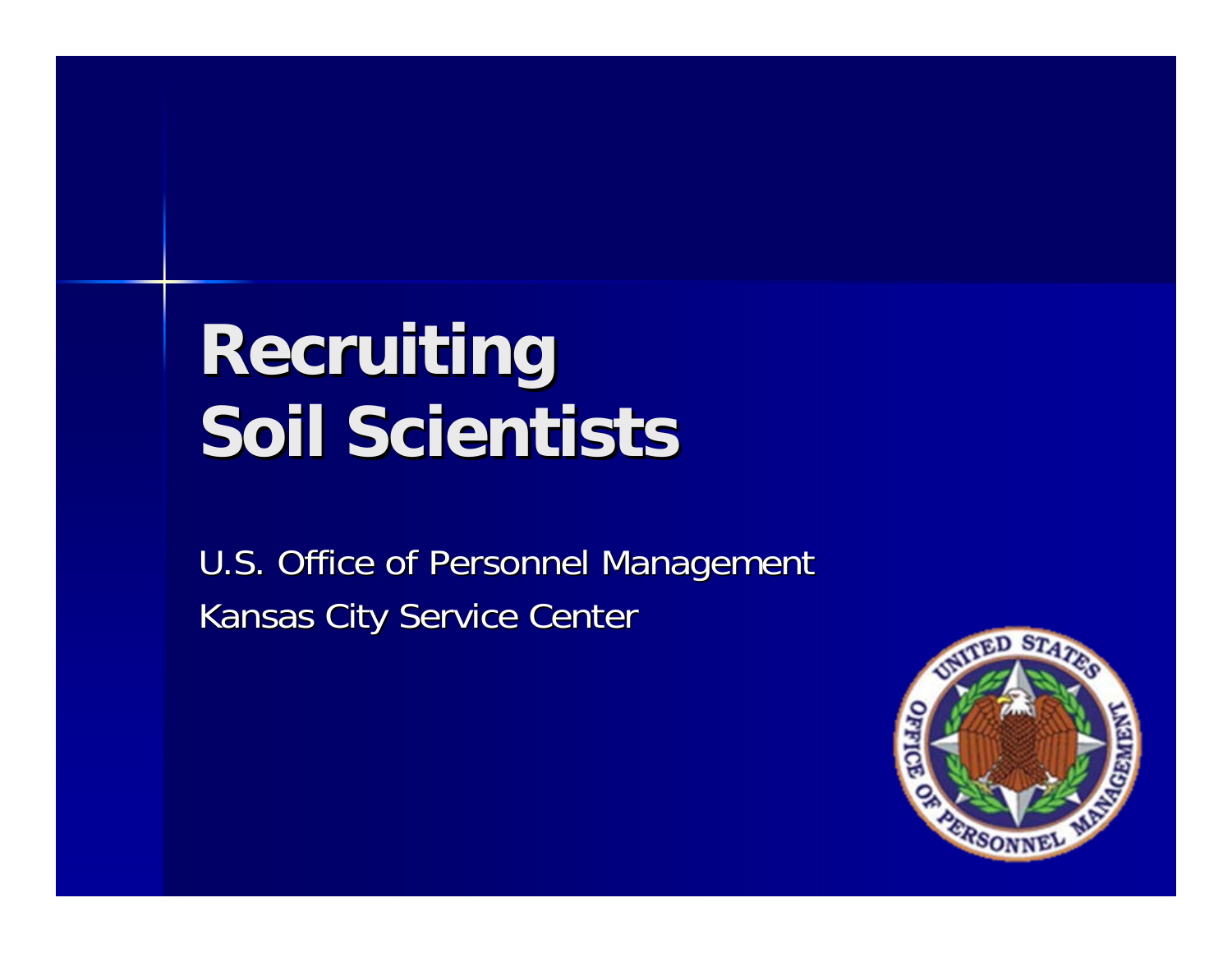#### **What We What We'll Discuss ll Discuss**

- $\blacksquare$  Background
- **Reading Topics**"
- **Available Flexibilities**
- **• Maximizing the Benefits of our System**
- **Issues on the Horizon**
- $\blacksquare$  Open Forum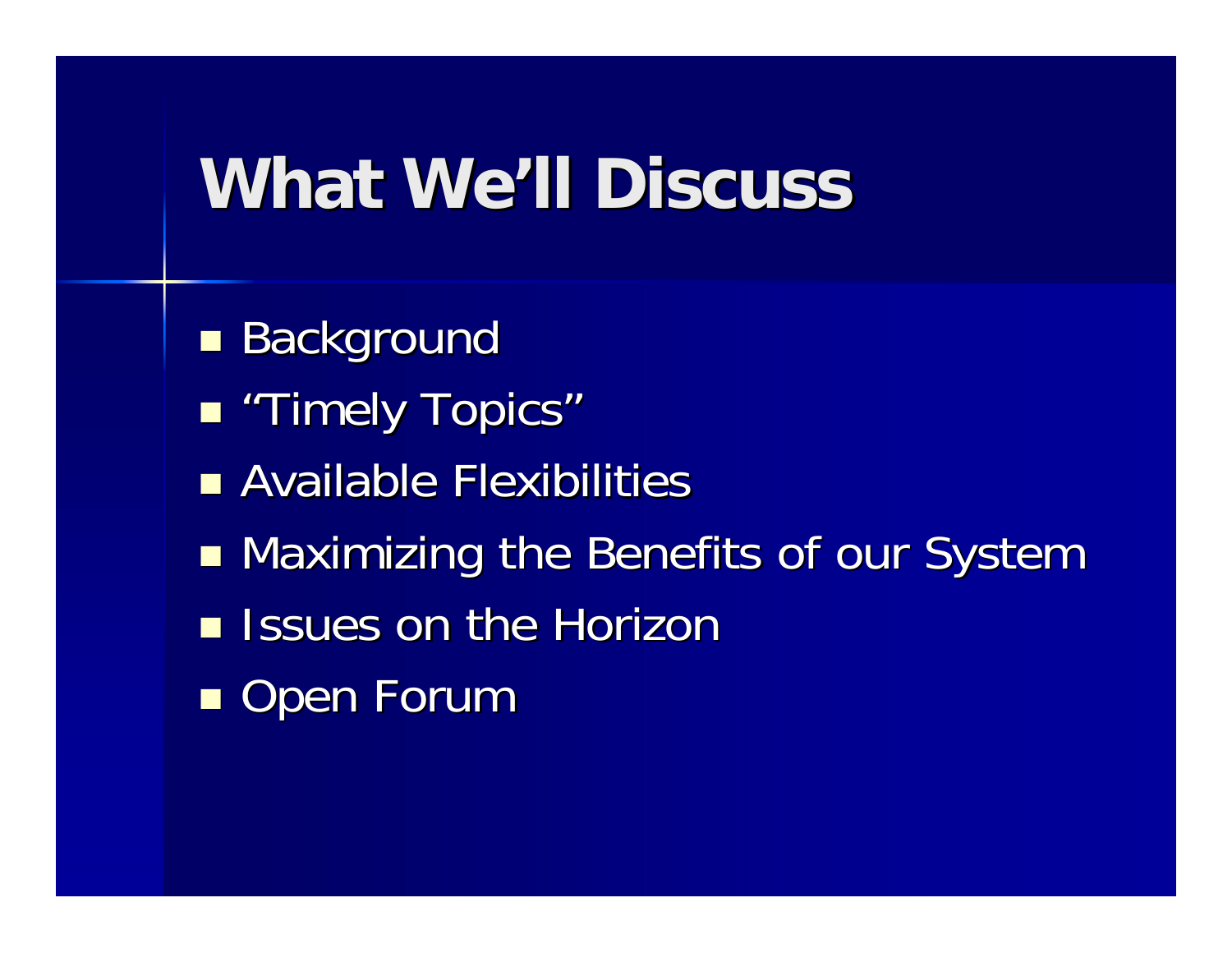#### **Background Background**

- ■ OPM has helped fill soil scientist positions since August 1997
- **Nationwide inventory for soil** conservationist and soil scientist positions at the GS-5/7 levels
- ■ OPM involved in both policy (headquarters level) and product (service center level)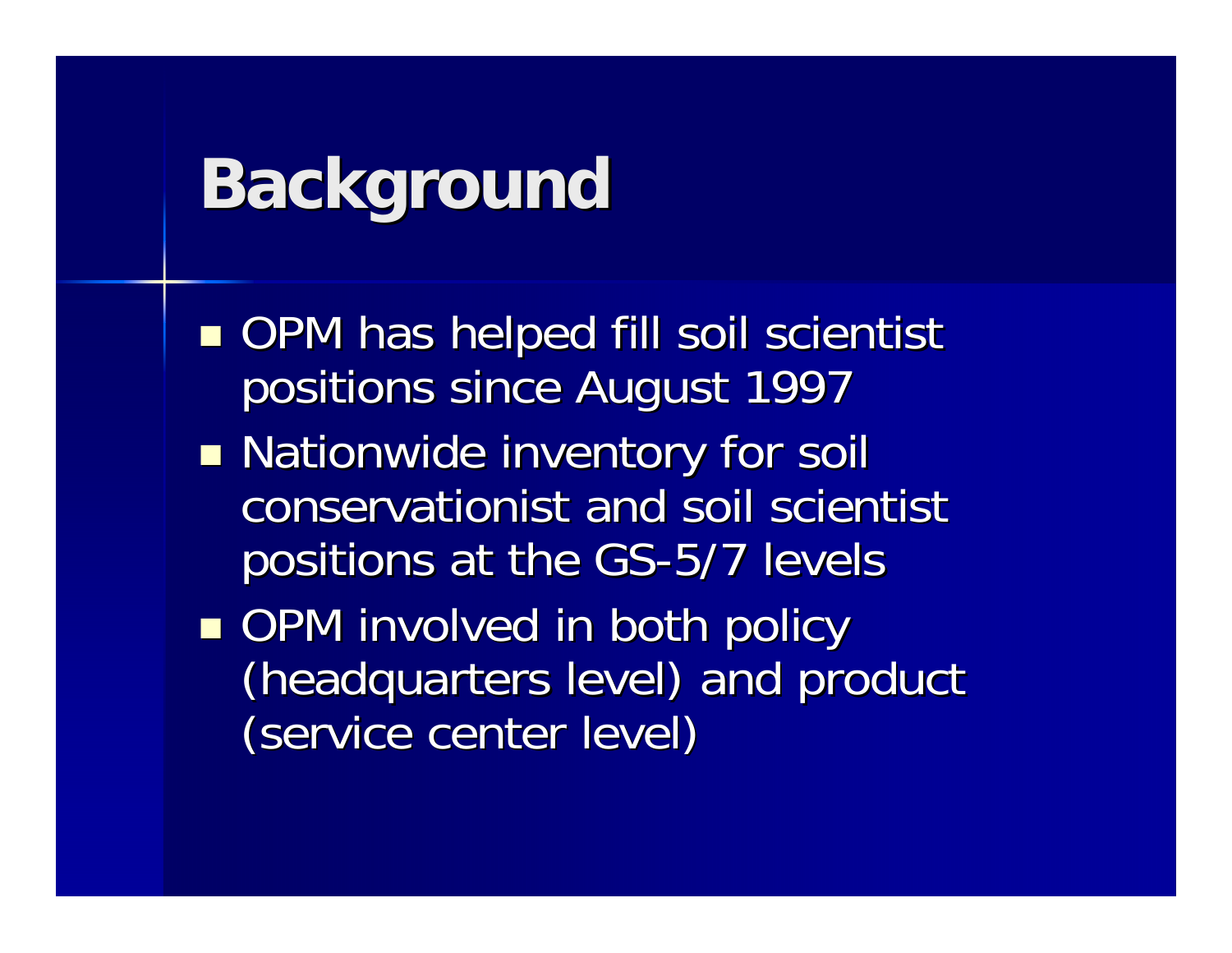# **Timely Topics Timely Topics**

**Improved Job Market** 

- –- Because of the Farm Bill, many positions were filled, and many people have applied
- –– Currently have 340 candidates on inventory
- **Improved Processes** 
	- USAJOBS enhancements
	- USA Staffing announcement/application
	- Instant notifications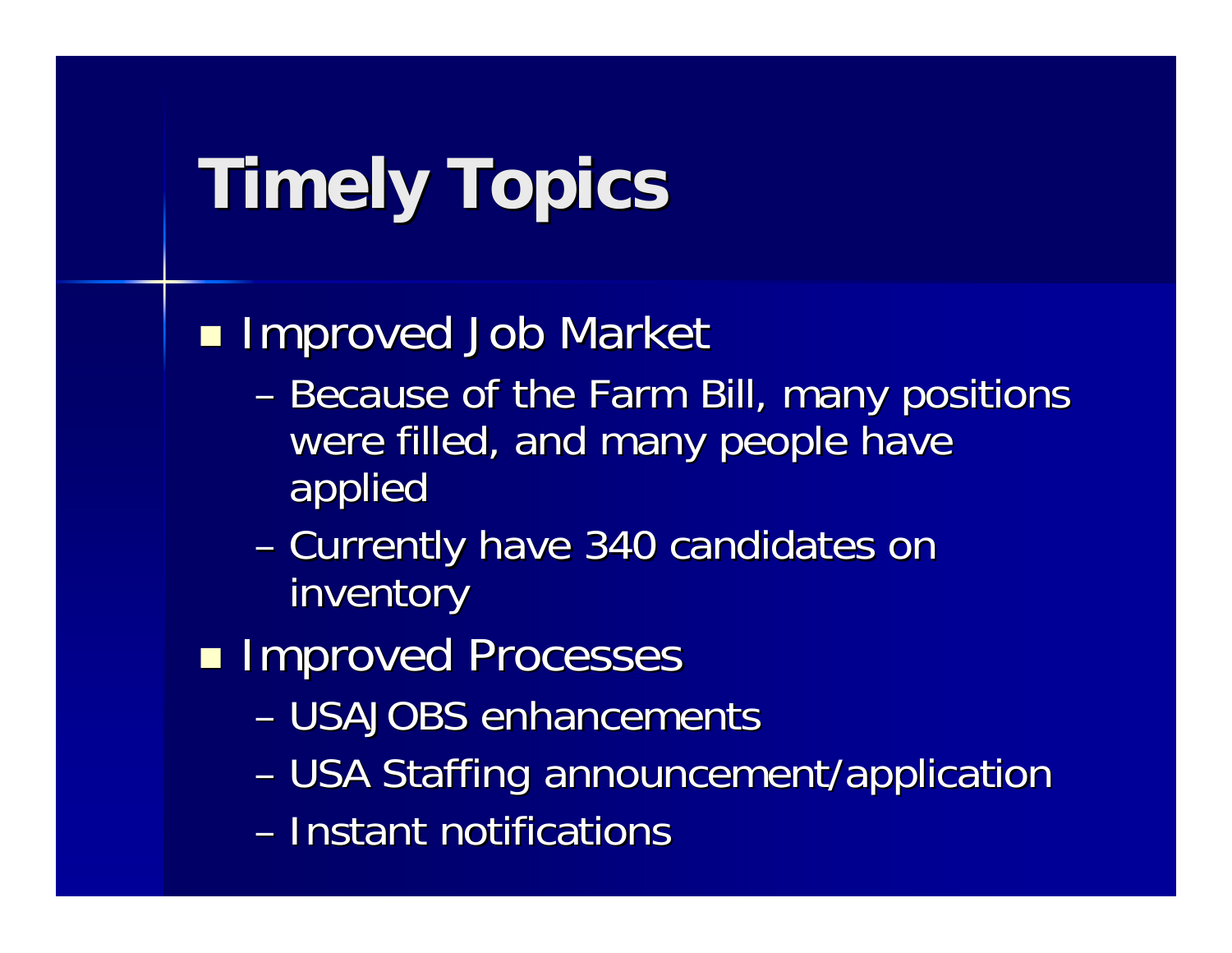# **Timely Topics (cont.) Timely Topics (cont.)**

 $\blacksquare$  **Improved Technology** 

- On-site hiring
- –– Anywhere, anytime evaluations
- **Improved Relationships** 
	- More name requests
	- More rapid times-to-hire
	- More flexibilities
	- –– More personal contact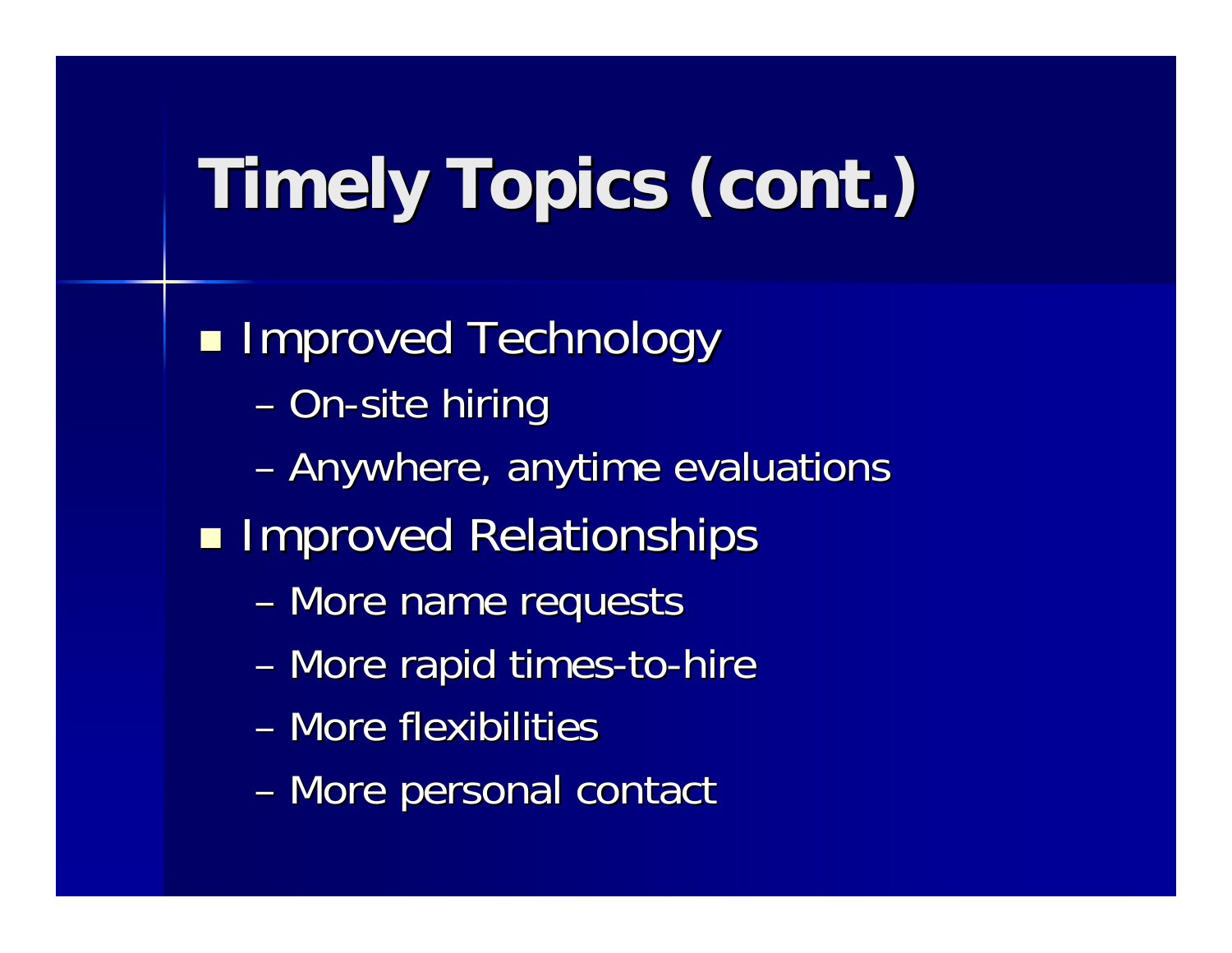### **Available Flexibilities Available Flexibilities**

#### **Examerer Intern Program**

- Non-competitive
- Easy to use
- OPM can provide verified referrals in conjunction<br>with competitive certificates, giving you<br>maximum flexibility
- **Recruitment bonuses** 
	- $-$  Up to 25% of salary
- **Student loan repayment program** 
	- –- \$6,000/year, up to \$40,000
- **Relocation reimbursements**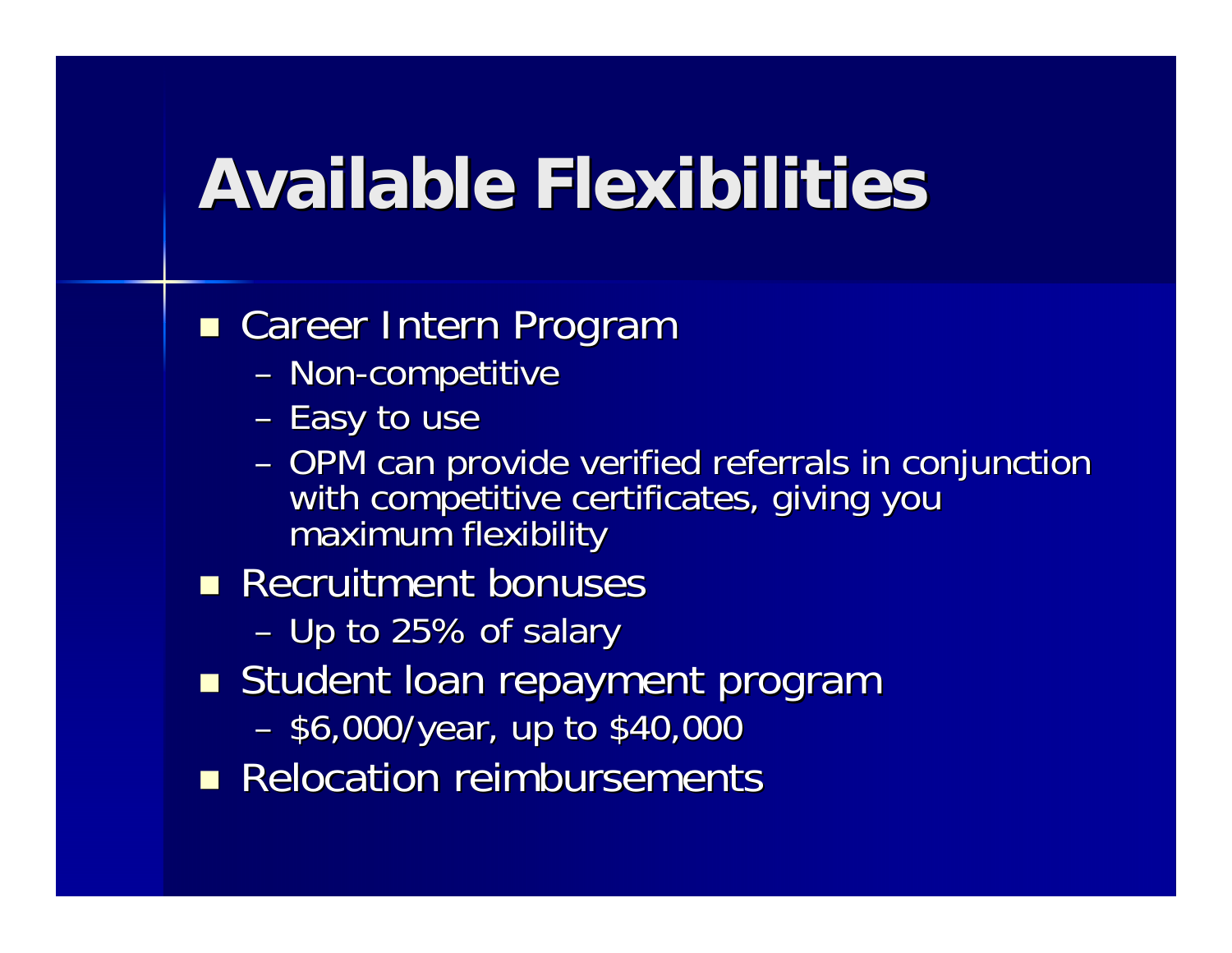# **How the System Can Work for You Work for You**

- $\blacksquare$  More ways than ever to get a great candidate
- **It all begins with communication**
- **Numerous adjustments can be made** before a single candidate gets referred
- ■ Everything's on the table...let's talk about it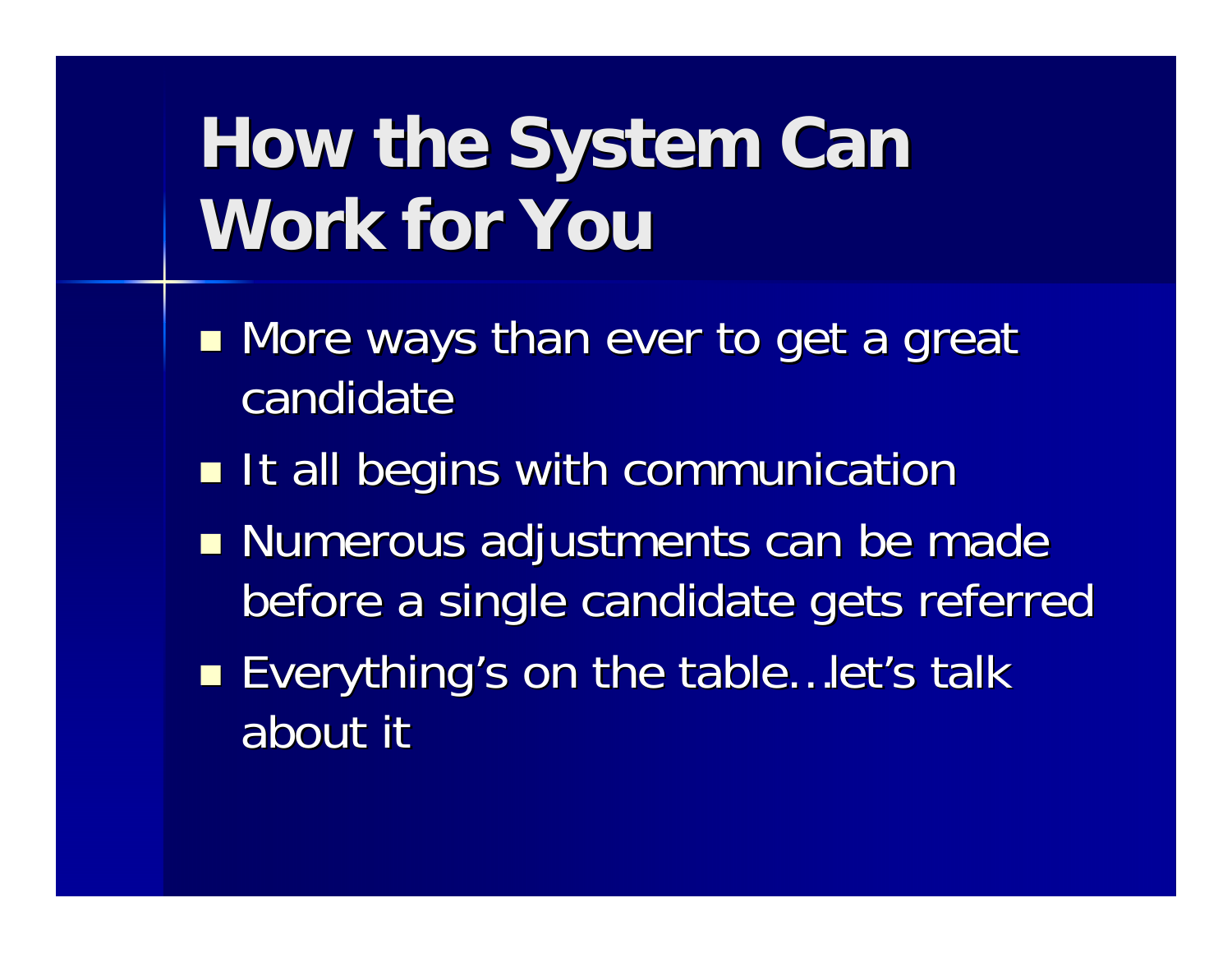# **How It Can Work for You (cont.) (cont.)**

- **n** Name requests can be made <u>at any</u> point in the process
- ■ You can always call to find out about a candidate—we're happy to let you know
- ■ You can steer candidates through the process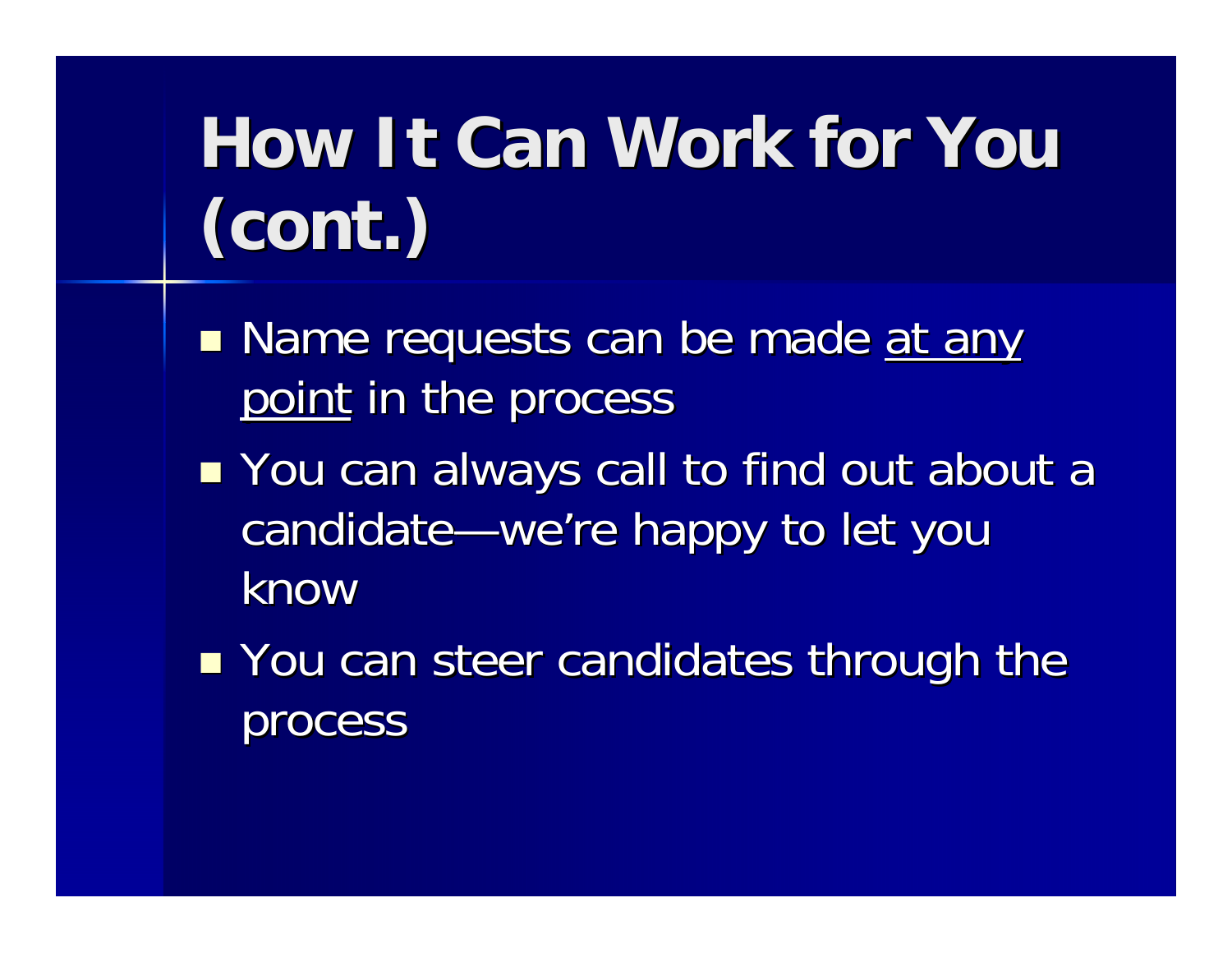## **Our Changing Times**

#### **u USDA Administrative Convergence Convergence**

- –Continuing discussions between RD, Continuing discussions between RD, NRCS and FSA
- –– Could potentially affect all administrative functions, including staffing
- Brings up a few issues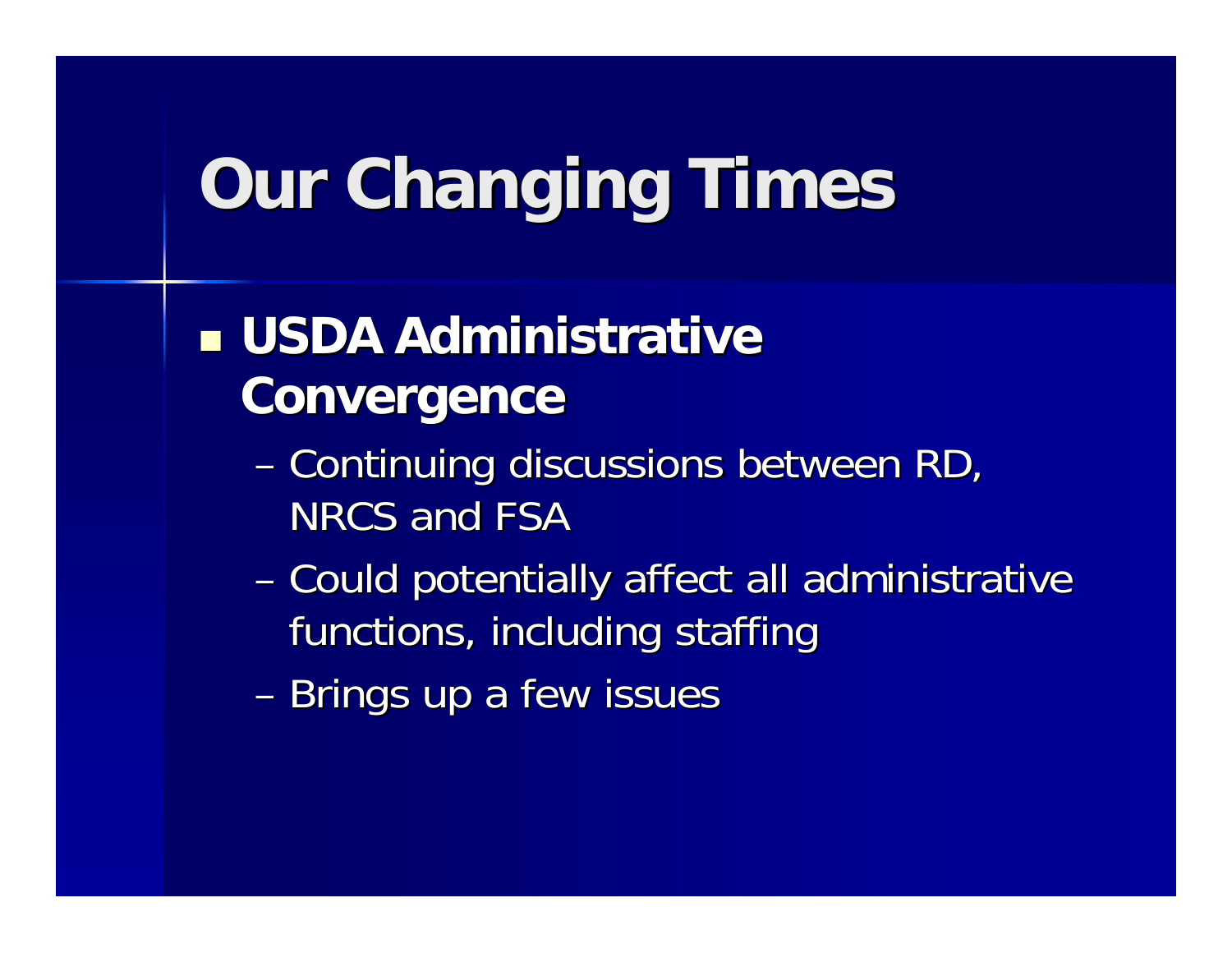# **Things to Think About Things to Think About**

- **Quality**
- **Timeliness**
- $\Box$ Accountability Accountability
- $\blacksquare$ Cost
- $\Box$ **Reputation**
- $\Box$ Ultimately, these factors determine the success or failure of an initiative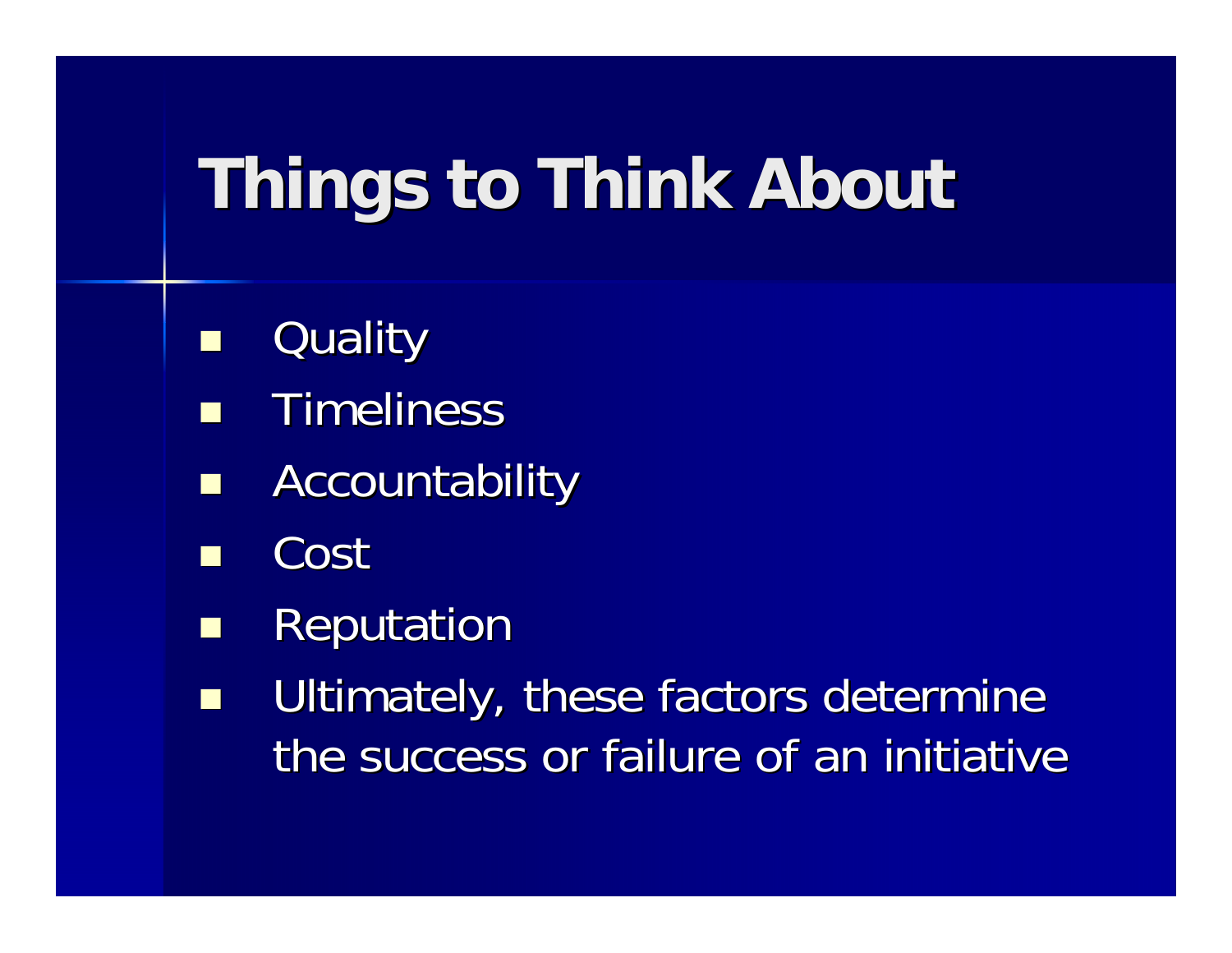#### **What We Ask What We Ask**

- **Think about importance of the** inventory to your business
- **Think about what you like, and what**  $\blacksquare$ you'd like to see improved
- **Let us know, so we can continue to Let us know, so we can continue to** serve you in the most effective manner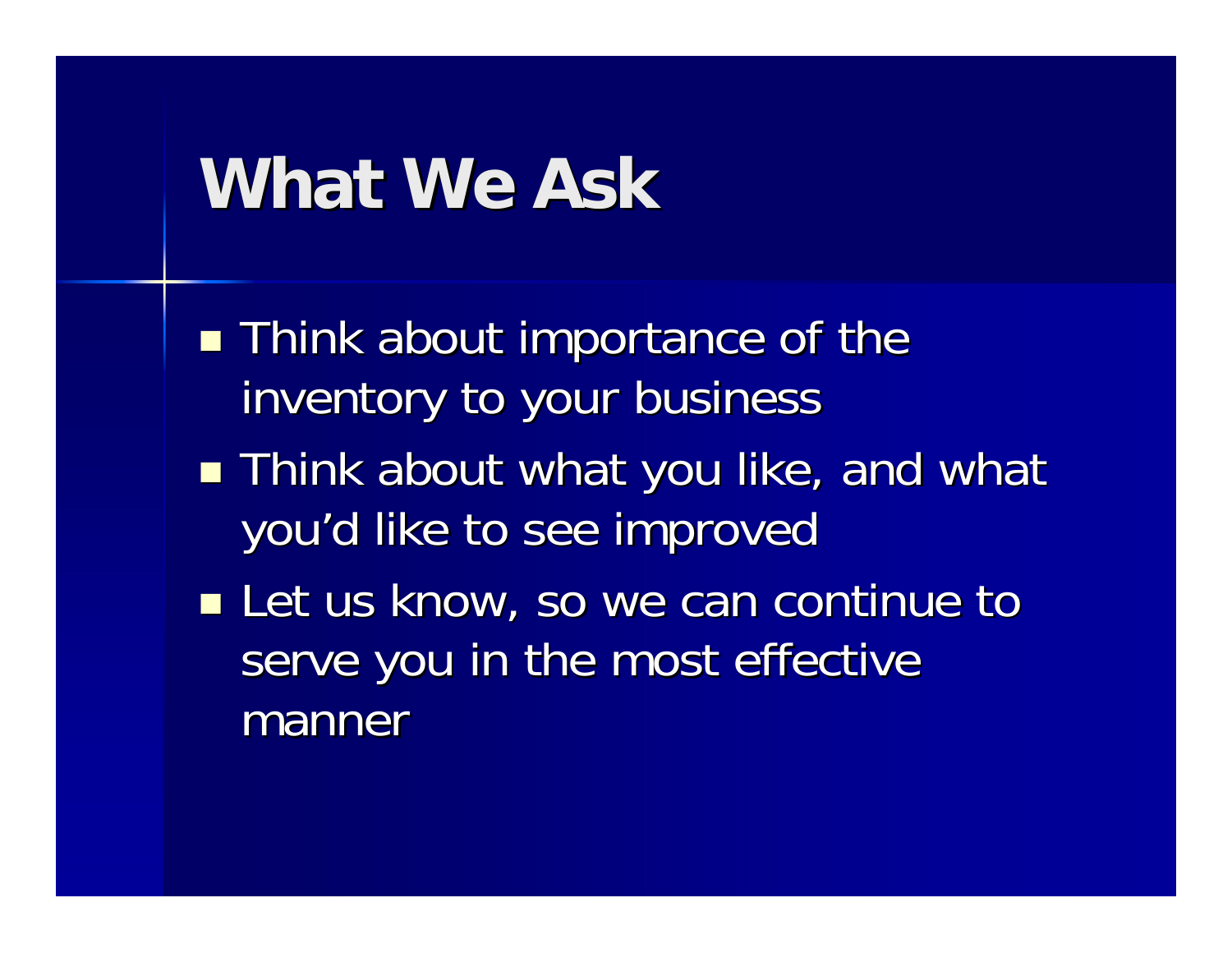### **How to Let Us Know How to Let Us Know**

- **<u>n</u>** Jason Parman
- **Joe Marcec**
- <u>∎ [jcparman@opm.gov](mailto:jcparman@opm.gov)</u>
- ■ [jjmarcec@opm.gov](mailto:jjmarcec@opm.gov)
- $(816)$  426-5706
- ■ We look forward to hearing from you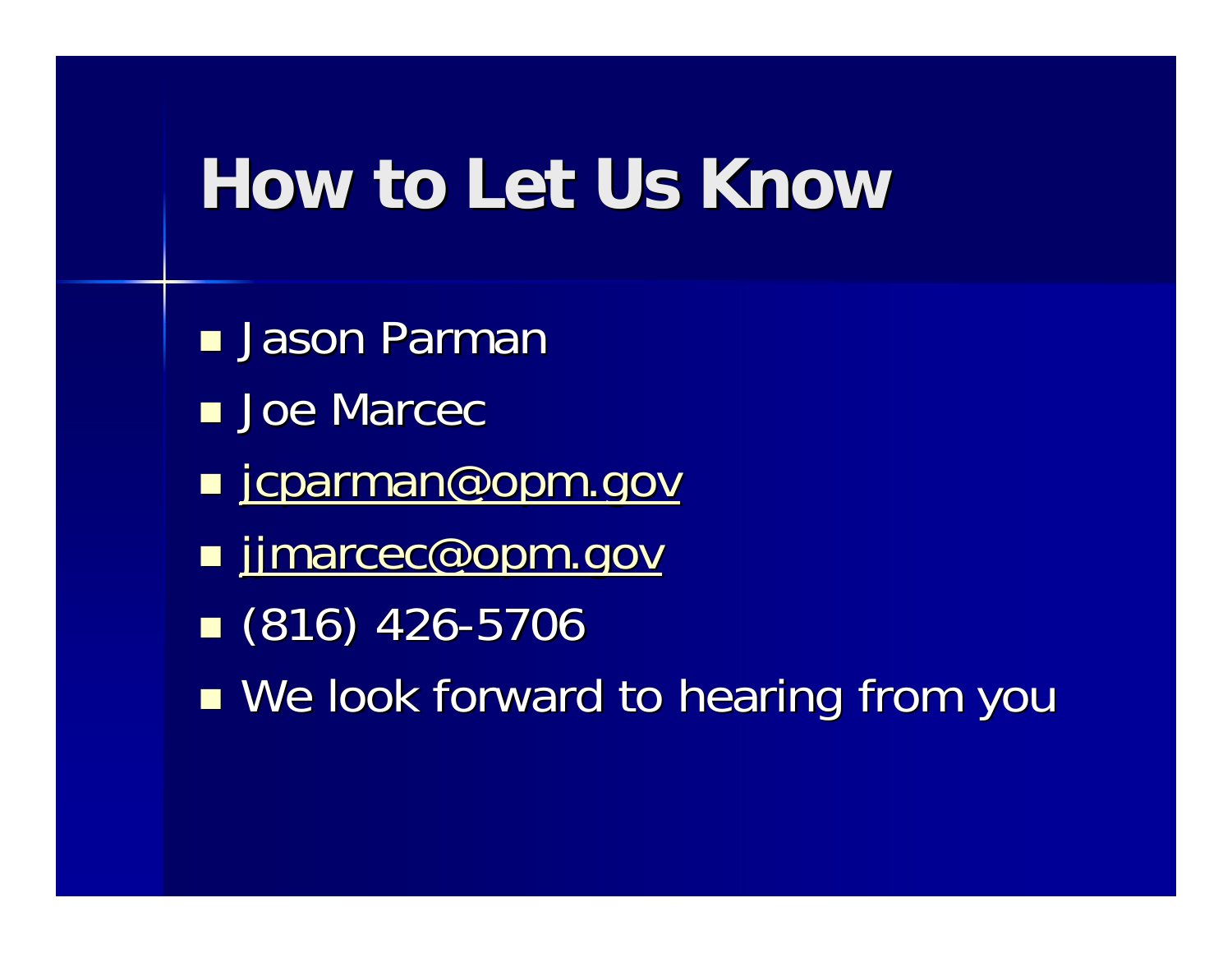### **Open Forum Open Forum**

■ What would you like to know?